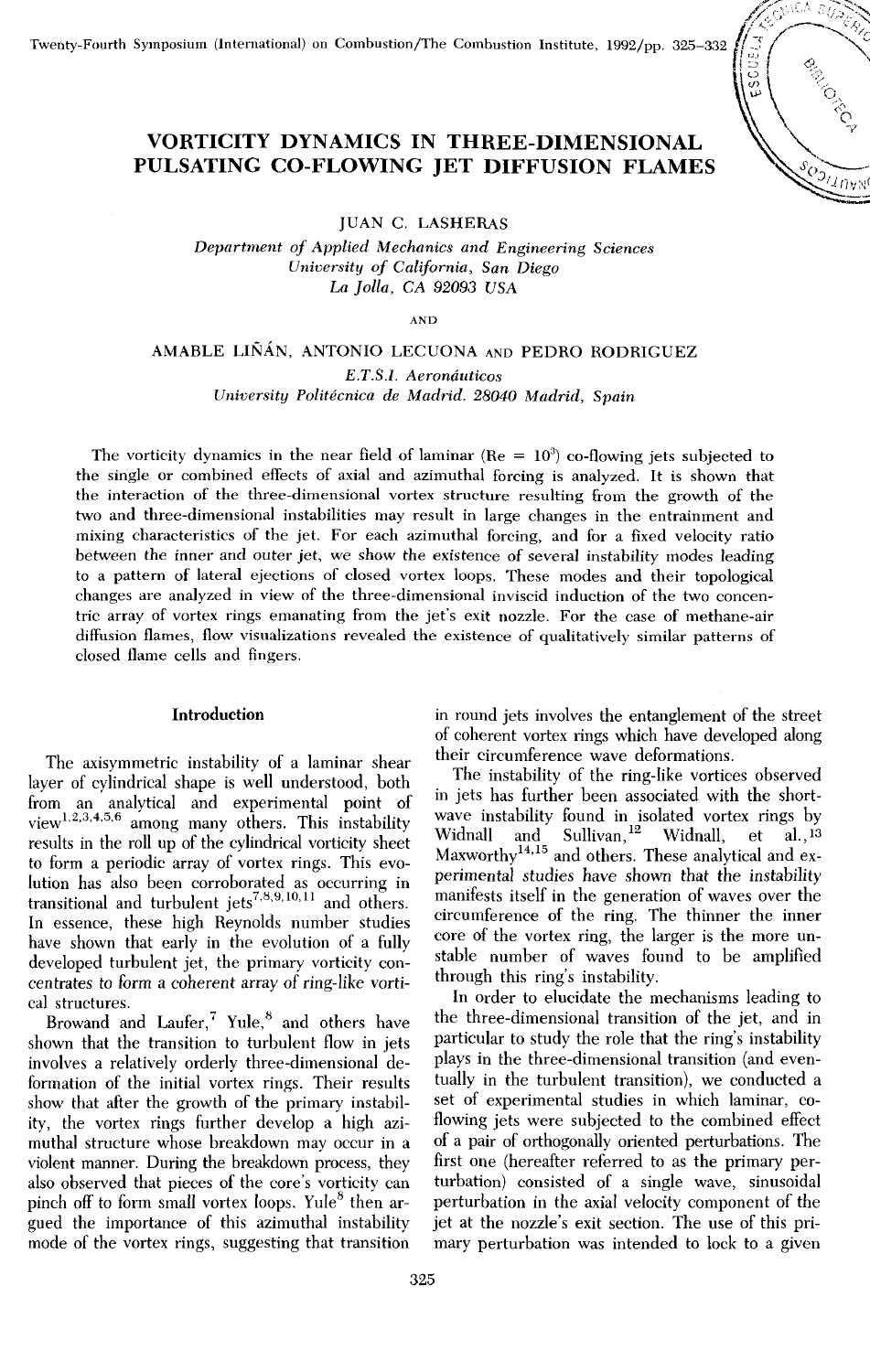value (at least in the near region of the jet) the frequency and thus the wavelength of the jet's vortex rings. The second one (hereafter referred to as the secondary perturbation) consisted of a wavy, sinusoidal radial displacement of the cylindrical vorticity layer emanating from the nozzle. This was achieved by means of a corrugated nozzle exit whereby the cylindrical vorticity layer emanating from it is periodically displaced radially in and out along the jet circumference. Early experimental and numerical work on the effect of this second perturbation<sup>16,17,18</sup> have shown that the growth and amplification of this secondary perturbation results in the formation of counter-rotating pairs of streamwise vortices which further interact with the vortex rings locking their azimuthal mode to a predetermined number of waves along its circumference. Thus, the intention of the secondary perturbation was to lock the ring's instability to a given azimuthal wavelength (i.e., number of waves along its circumference). The work is, in this respect, an extensión of the axisymmetric configuration of similar studies conducted for free shear layers and wakes in the planar configuration<sup>19,20,21,22</sup> where we analyzed the combined growth of streamwise and spanwise perturbations.

Although our investigation has the general objective of obtaining a clearer understanding of the nature of the three-dimensional transitions which occur in the near región of co-flowing, round jets diffusion flames developing from thin, laminar boundary layers, this paper has a less broad scope. Rather, it is devoted to demonstrating that the structure of the near region of the reacting jet can be altered considerably as a result of the growth and nonlinear interactions between the vortical structures formed through the jet's instabilities. Without intending to provide an exhaustive analysis, we will concentrate only on some cold flow results and its extension to preliminary diffusion flame studies.

### **The Experimental Set-up and Observation Techniques**

The experiments were conducted in a highly versatile, atmospheric pressure, open-retum wind tunnel where non-reacting (isothermal) as well as heat transfer or combustión experiments can be conducted. A detailed description can be found in Lecuona et al.

The results reported here correspond to the case of axial forcing by a single sinusoidal wave with a frequency ranging from 0 to 20 Hz. In addition, we introduced azimuthal perturbations following the same techniques used in early studies of plane, free shear flows<sup>19,20</sup> i.e., corrugated or indented nozzles. The effect of a gradual corrugation at the trail-

ing edge of the nozzle is to periodically displace radially in and out the cylindrical vorticity layer emanating from the exit section. In the present case we will restrict the azimuthal perturbation to the case of the corrugated nozzle only. The perturbation amplitude was about  $+/-3$  mm in both cases, significantly smaller than the boundary layer thickness of the two streams. Although the number of waves per circumference was varied from four to nine, we will restrict the discussion here to the case of five waves per revolution only.

In order to reveal the three dimensional structure of the flow we used a combination of flow visualization techniques. The inner, primary flow is first dried and subsequently saturated with TiCl<sup>4</sup> vapors, meanwhile the secondary flow is supplied containing water vapor in a concentration equal to that existing in the ambient laboratory conditions. As the two streams meet at the edge of the nozzle the TiCl<sub>4</sub> vapors react with the water vapor to form submicron size  $TiO<sub>2</sub>$  particles. The reaction products (TiO<sub>2</sub>) provide a continuous generation of low diffusivity scattering particles that will mark the instantaneous position of the interface.

## **Three-Dimensional Patterns in the Near Región of the Forced Co-Flowing Jets**

### *Non Reacting, Co-Flowing Cold Jets:*

The following is a preliminary study intended to provide experimental evidence of the existence of a large variety of entrainment patterns that may result from the combined effect of the axial and azimuthal forcing. The work is exploratory in nature and no attempt will be made here to fully characterize the behavior of the jet for the whole range of parameters, i.e. the jet's Reynolds number, the frequency and amplitude of the axial forcing and the wavelength and amplitude of the azimuthal forcing. In particular, we will discuss only a set of experiments where a co-flowing jet has been strongly forced in the axial and in the azimuthal directions to show the development of several different vortical patterns resulting from changes in the initial conditions. A more detailed and complete parametric study including an exhaustive analysis of all the different three-dimensional vorticity modes and their analysis involving inviscid vortex dynamics simulations will be presented elsewhere.<sup>24</sup> There, we present an exhaustive comparison between experimentally found patterns and inviscid dynamics simulations.

Martin, Meiburg and Lasheras,<sup>16</sup> using three-dimensional inviscid vortex dynamics simulations, have shown that a smooth, cylindrical vorticity layer when perturbed both with a single sinusoidal wave in the axial direction and an azimuthal, sinusoidal pertur-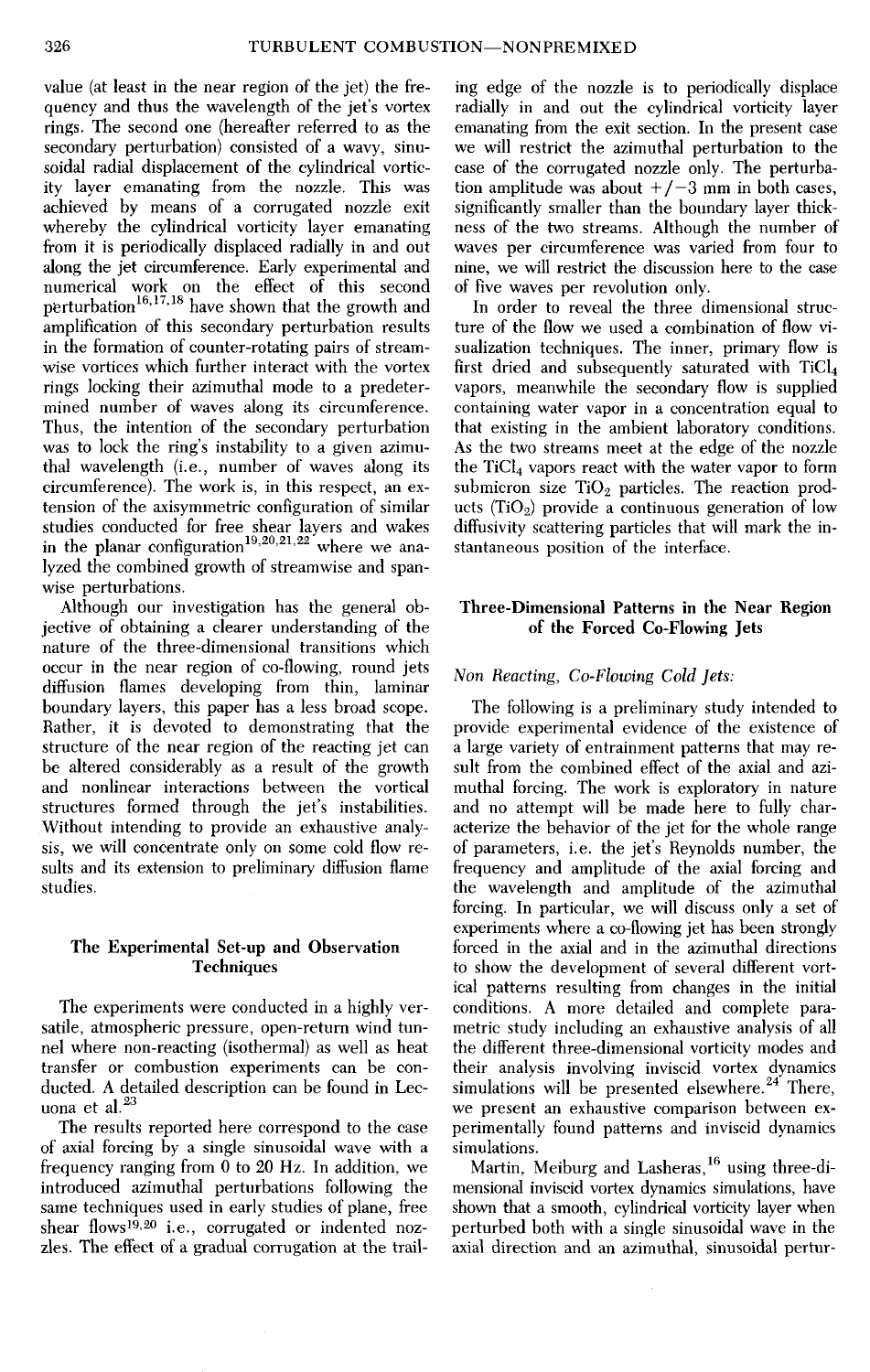

FlG. 1. Vortex patterns resulting from the combined effect of axial and azimuthal perturbations. Note the presence of counter-rotating pairs of streamwise vortices which wrap around two consecutive vortex rings.

bation of a given wavelength results not only in the roll-up of the vorticity layer to form vortex rings, but also in an additional array of streamwise vortices located in the bridges connecting two consecutive rings (Fig. 1). The observed evolution can be summarized in the following sequence of events. A: the growth of the primary, axial instability leads to the periodic concentration of vorticity in vortex rings located in planes perpendicular to the axis of the cylinder. B: Under the effect of the evolving positive strain rate which is created between two consecutive rings, the perturbation vorticity is tilted, reoriented, and stretched to form counter-rotating pairs of vortex tubes fhat eventually wrap around the rings.

Since in the present study we wil] be looking at the evolution of strongly forced, co-flowing jets, the global vorticity dynamics may be considerably more complicated than the one described above. However, an extrapolation of Meiburg's and Martin's calculations based on our early studies of three-dimensional plane wakes $^{21,22}$  suggest that co-flowing forced jets should be modelled using two concentric vorticity cylinders of opposite sign with the appropriate relative strength between them given by the properties of the corresponding boundary layers. For large amplitudes of forcing, the effect of the primary perturbations can lead to alternate roll ups of the two vorticity layers so that a staggered array of vortex rings of opposite sign is formed. In addition, the growth and amplification of the secondary (azimuthal) perturbation now results in an array of counter-rotating vortex tubes located in the braids connecting two consecutive vortex rings of opposite sign (much as was the case with plañe wakes, Lasheras and Meiburg,  $21$  their fig. 10). As was the case in the plañe wake, the topology of the resulting set of vortex tubes and rings would depend not only on the amplitude of the axial forcing, but also on the orientation of the azimuthal perturbation (indented or corrugated nozzle).

In general, depending on the amplitude and frequency of the axial forcing and on the boundary layer characteristics, the above described evolution will lead to two opposite sign, coaxial rings per wavelength located in a staggered configuration with a certain relative magnitude and core radius. As a consequence of the interaction with the counter-rotating pairs of streamwise vortices, each of these vortex rings will have wavy dislocations in their cores of the same wavelength as the imposed azimuthal perturbation. However, the wavy dislocation in their cores will be either in phase or out of phase, depending on the orientation of the initial azimuthal perturbation, i.e. a co-flowing jet issuing from a corrugated nozzle when strongly forced, will develop a Karman-like vortex ring pattern with the vortices of each sign containing a circumferential wavy dislocation 180° out-of-phase between two rings of opposite sign. However, a jet issuing from an indented nozzle would produce a similar pattern, but the staggered array of opposite sign vortex rings would contain circumferential wavy dislocations inphase with each other. The global induction of this highly complicated vorticity organization can subsequently lead to a large variety of topological changes. These topological changes and their effect in the entrainment and spreading of the jet is precisely the point intended to be addressed in this paper.

In the following, we elected to discuss four different modes of three-dimensional patterns observed in laminar, co-flowing jets with Reynolds numbers based on the inner jet's diameter and relative velocity of the order of 1000. The frequency of the axial forcing was varied between 4 and 20 Hz, and the number of lobes in the corrugated nozzle was 5.

## *Mode 1:*

In the case of small amplitude forcing and axial forcing frequencies resulting in wavelengths of the order of the jet diameter, the near field structure of the vorticity was found to evolve along the mechanism described in Fig. 1. i.e., the dynamics can be captured with the inclusión of only one vorticity cylinder as shown by Martin, Meiburg and Lasheras,  $^{16}$  and the wake-like effect of the existence of the outer boundary layer can be neglected. A horizontal cross cut of the jet at a downstream distance of three jets' diameters (Fig. 2) reveals the presence of counter-rotating pairs of streamwise vortices as well as the circumferential, wavy undulation in the cores of the vortex rings. This crosscut has been made through the core of the vortex ring. The two concentric interfaces reveal the roll up of the vorticity sheet. A perspective view of the jet's interface corresponding to a jet length spanning between the first and fourth roll up is shown in Fig. 3 where the lambda shape of the streamwise vortices can be clearly seen. At this down-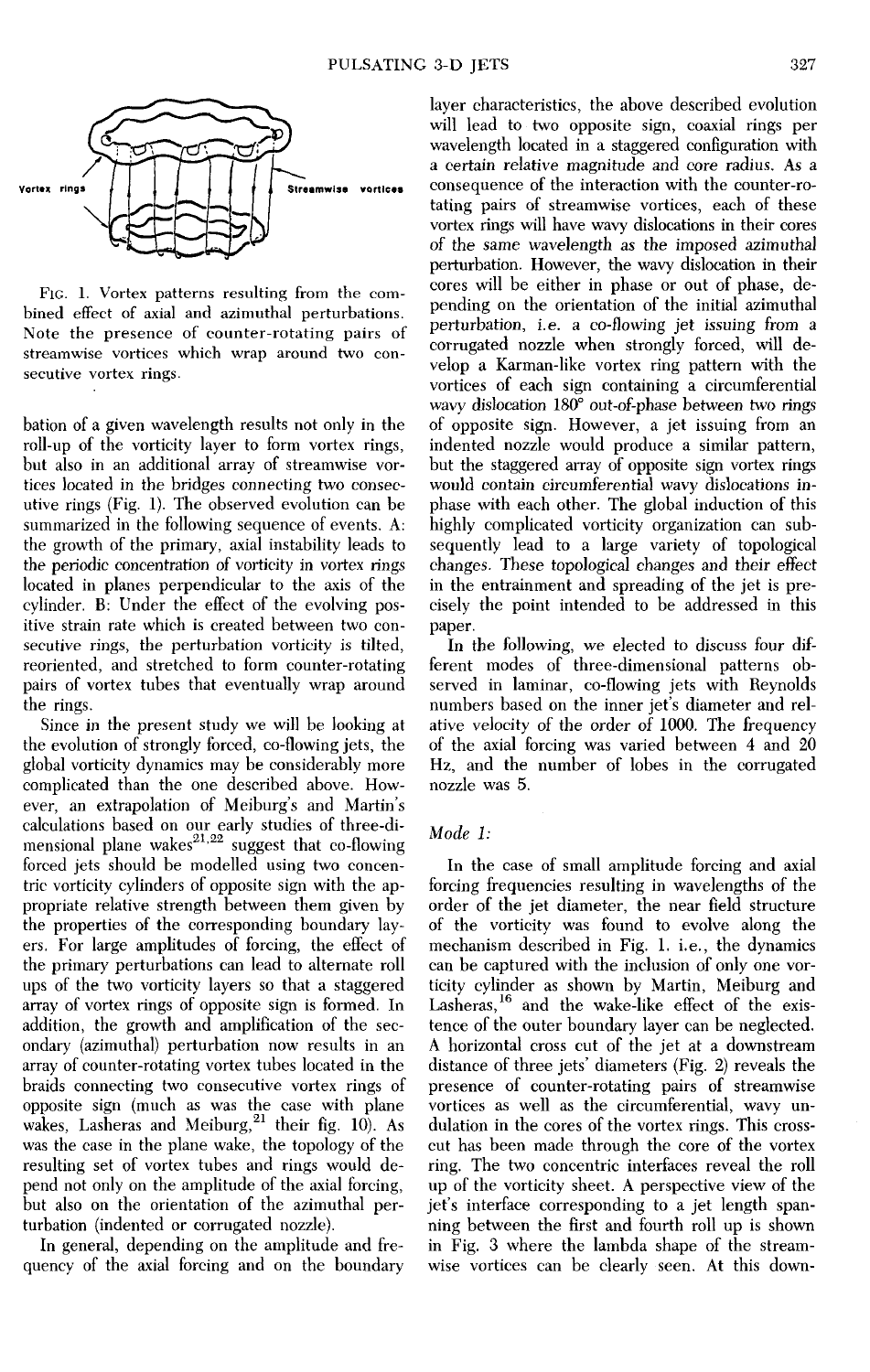

FlG. 2. Mode 1. Horizontal cross-cut of the jet at a downstream distance of 3 jet diameters (Section A-A. in Figure 6.) The interface is marked by the white product (for the purpose of better visualization, we are showing the negative of the recorded image).

stream location, the instability of the vortex ring<sup>12,13,14,15</sup> has not grown appreciably.

#### *Mode 2:*

For axial forcing frequencies higher than the most unstable one found for the natural case, and for low values of its amplitude, was found to lead to a new



FlG. 3. Mode 2. Horizontal cross-cut of the jet at a downstream distance of 3 jet diameters. Observe the presence of 5 closed vortex loops in the process of being pinched off from the jet. The vortex loops are located aligned with the valleys of the corrugated nozzle.

mode of three-dimensional vortex patterns consisting of a symmetric mode of lateral ejections. In Fig. 3, we show a horizontal cross-cuts of the jet at a downstream distance of three jet diameters. Note the appearance of closed vortex loops forming in the outer portion of the vortex ring which occur at radial locations aligned with the valleys of the corrugated nozzle. For these high levels of the amplitude of the axial forcing, the ring structure of the jet is composed of a staggered array of pairs of vortex rings of opposite sign. Resulting from the amplification of the ring's instability, the outer-most weaker vortex ring is observed to deform to a stage by which vortex loops reconnect and pinch off as schematically shown in Fig. 4. Under their own induction, the vortex loops pinching off from the outer ring, are propelled outwards; thus ejecting chunks of fluid from the jet into the outer stream. In the horizontal cross-cut of Fig. 3, observe that because of the 180° phase shift between wave perturbation of the inner and outer ring, the azimuthal location of the pinch-off corresponds to the valleys of the corrugated nozzle.

## *Mode 3:*

For amplitudes of forcing up to 50% of the initial streamwise velocity, we observe the development of a third, and more dramatic, three-dimensional symmetric mode. A horizontal cross-cut through the ring at a downstream distance of three jet diameters (Fig. 5b) now shows the appearance of closed vortex loops being ejected at circumferential locations coinciding with the crests of the corrugations. A possible mechanism consistent with all our visual data which could be responsible for this new threedimensional vortex pattern is schematically shown in Fig. 6. Note that in this case, the amplification of the perturbation of the instability of the primary, inner ring leads to the pinch-off of stronger vortex loops which are located at azimuthal positions aligned with the crests of the corrugated nozzle. Observe in the horizontal cross-cut of the jet (Fig. 5a) the reconnected inner vortex ring as well as the five strong vortex loops ejecting sideways. Observe also five weaker loops which had resulted from the reconnection of the outer ring also visible in between two of the strong loops. The spreading angle of the jet at the location aligned with the crests of the corrugation (location of the ejection of the strong loops) was found to be considerably enhanced with respect to the observed in the previous two modes, indicating that the self-propelled motion of this new set of vortex loops is much stronger than the ones observed forming from the outer ring.

#### *Mode 4:*

As the axial forcing frequency is further increased above the most unstable one, we found the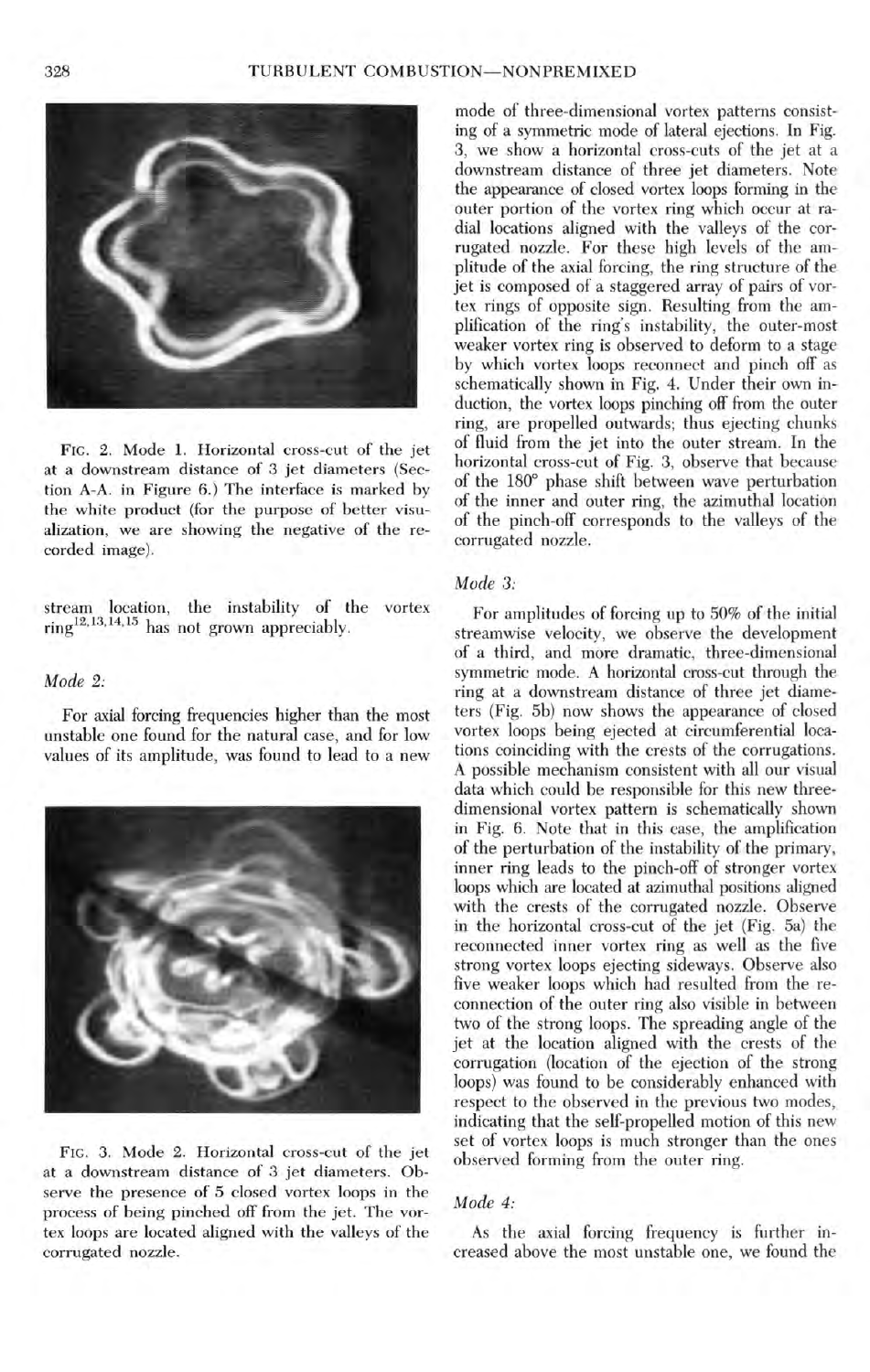

Fie. 4. Mode 2. A. Side-view interface flow visualization. Notice the double roll-up of the vorticity layer to form a staggered array of co-axial vortex rings of opposite sign. Also noticeable are the streamwise vortices present in the stem (braids) connecting two consecutive vortex rings. B. Schematic representation of the combined evolution of the inner and outer ring leading to the pinch-off of closed vortex loops at azimuthal locations aligned with the valleys ot the eorrugated nozzles. The short wave instability of the outer, weaker ring, under the induction of the stronger inner one, leads to the pinch-off and reconnection of 5 closed vortex loops.



FlG. 5. Mode 3. (a) Vertical cross-cut of the jet (left photograph). (b) Horizontal cross-cut of the jet at a downstream distance of 3 jet diameters (right photograph). Note the existance of 5 closed vortex loops forming at azimuthal locations aligned with the crest of the eorrugated nozzle. Observe also the reeonnected inner ring after the pinch-off process.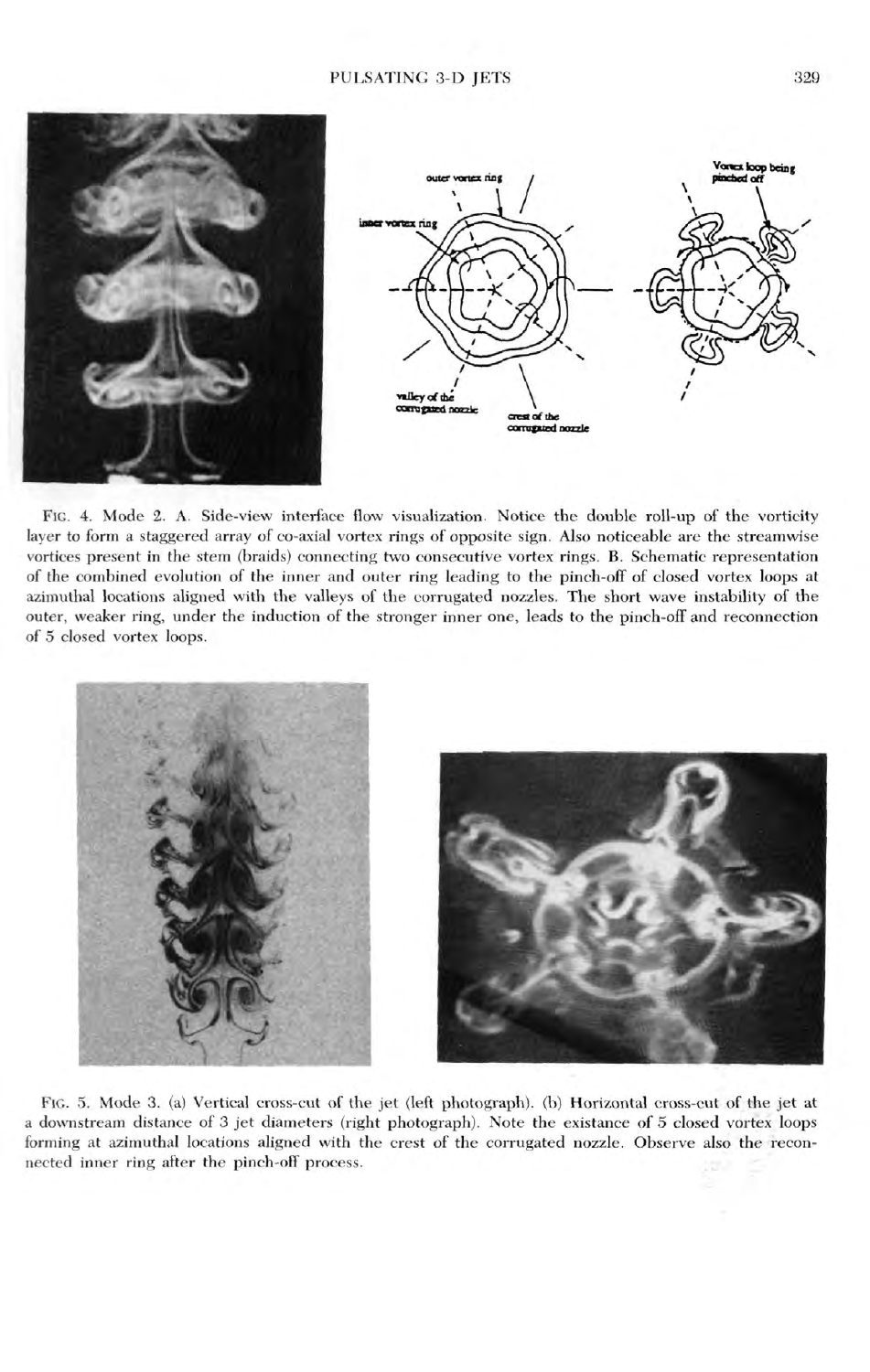

FIG. 6. Mode 3. Schematic representation of the growth and amplification of the short wave instability of the inner vortex ring resulting now in a formation of elosed vortex loops pinching off from azimuthal locations aligned with the crests of the corrugated nozzle, as shown in Figure 13.



FIG. 7. Mode 4. Horizontal eross-cut at a downstream distance of 3 jet diameters showing the existance of ten vortex loops being ejected (doubling the number of ejections).

appearance of a new three-dimensional symmetric mode composed of a double number of lateral ejections (Fig. 7). This mode appear to be the result of the simultaneous instability of both inner an outer rings.

Although the experiments described here were only concerned with laminar, eo-flowing jets, our results conducted with transitional and turbulent coflowing jets confirm the existence of similar mechanisms by which the jets develop three-dimensional patterns of lateral ejections. Thus, it appears that some of our observed mechanisms described above for laminar flows could also be responsible for the

lateral ejections reported in transitional and fullv developed turbulent jets.  $22, 26, 27, 28, 29$ 

## *Methane-Air Co-Flowing Jets Diffusion Flames:*

In this section we present preliminary results intended to shown that strongly forced co-flowing jets diffusion flames may qualitatively exhibit the formation of the same patterns of the vorticity field encountered in non-reacting jets and described above. The present results are restricted to the case where the inner jet is supplied with a methane/ nitrogen mixture with dilution ratio of 0.3 and the outer jet is air. The inner and outer jet velocities are 1.0 m/s and 0.3 m/s respectively. These conditions correspond to a Reynolds number of the order of  $10^3$  and initial Richardson numbers of the order 1.

Figure 8 shows a direct flow visualization of the fíame in the case where the flow was forced only axially at a frequency of 12 Hz (round nozzle). Note that under the effect of the primary shear instability, the vorticity concentrates to form a periodic array of vortex rings. Under the influence of the velocity field generated by the vortex rings the fíame wrap around their cores. In addition observe that in the braids (or bridges) connecting two consecutive vortex rings, the fíame is stretched and shows the presence of an array of streamwise vortex pairs similar to those described in Figure 1.

Figure 9 shows the effect of the inclusión of azimuthal forcing. When the flow is simultaneous forced axial and azimuthally, the fíame exhibit the presence of vortex rings and counter rotating pairs of axial vortex tubes. Observe that these streamwise vortices when interacting with the vortex ring in-

330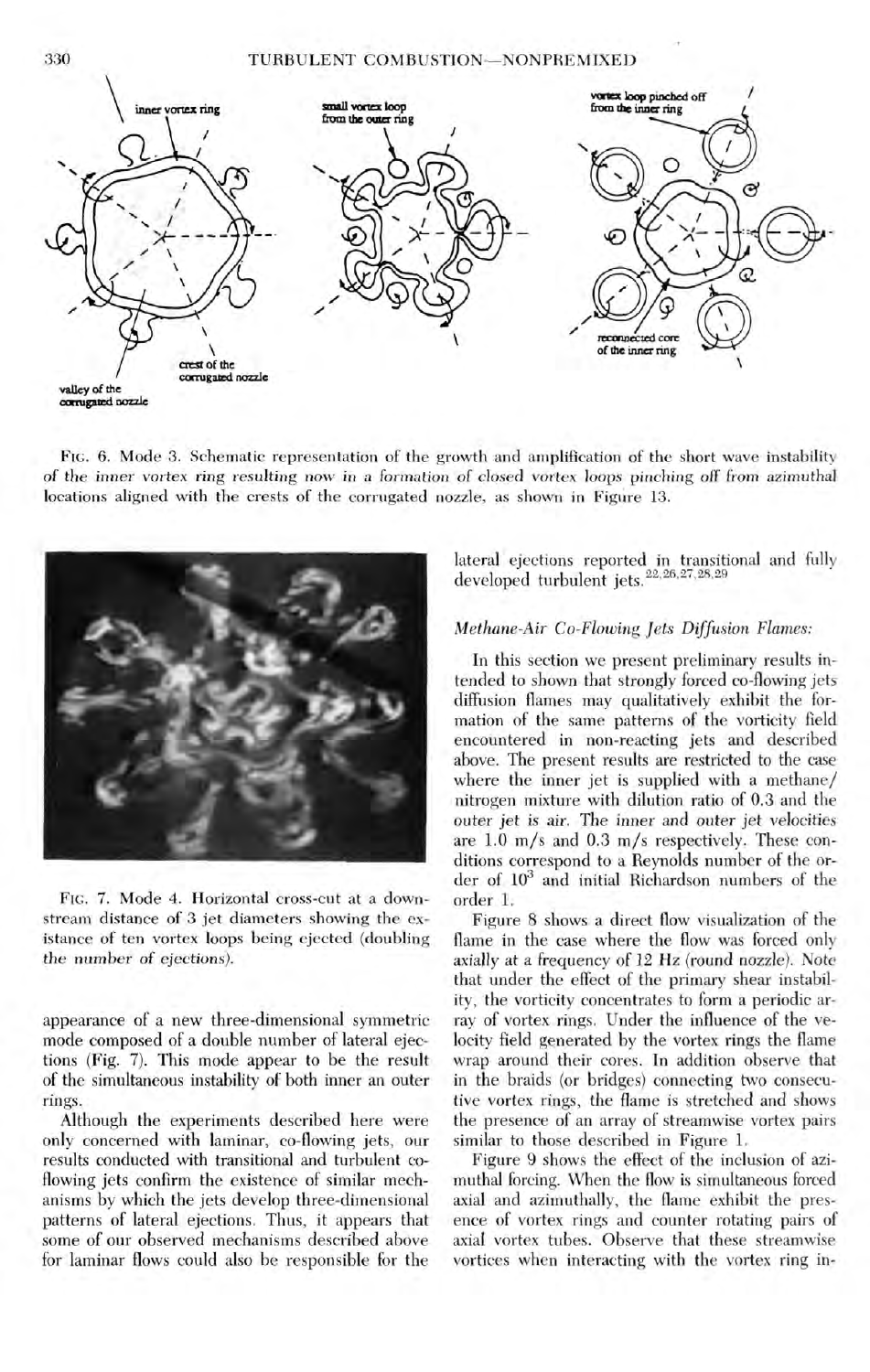## PULSATING 3-D JETS 331



FlG. 8. Direct flow visualization of a round laminar jet diffusion fíame axially forced at a írequency of 12 Hz.

duce an azimuthal instability in the ring. The ring instability quickly saturates and the ring breaks up through a process of reconnection and pinehíng off of closed fíame cells (closed vortex loops). Note that the evolution of this pattern is similar to the mode 3 found in the cold jet flow. Modes 2 and 4 were never observed experimentally for the combustión cases.

## • **Conclusions**

We have presented experimental evidence of the existence of a large variety of entrainment patterns resulting from different modes of induction of the jet's vorticity. Through a set of well controlled experiments, we have shown that resulting from the



FIG. 9. Same case as in Figure 8. Nozzle with five lobes.

combined effect of streamwise and azimuthal forcing, the instability of the vortex rings formed in the jet results in the formation of closed vortex loops that under their own induction are propelled sideways away from the jet's axis.

For the case of corrugated nozzles, we have shown the existence of several three-dimensional modes all of which involve the formation of a symmetric